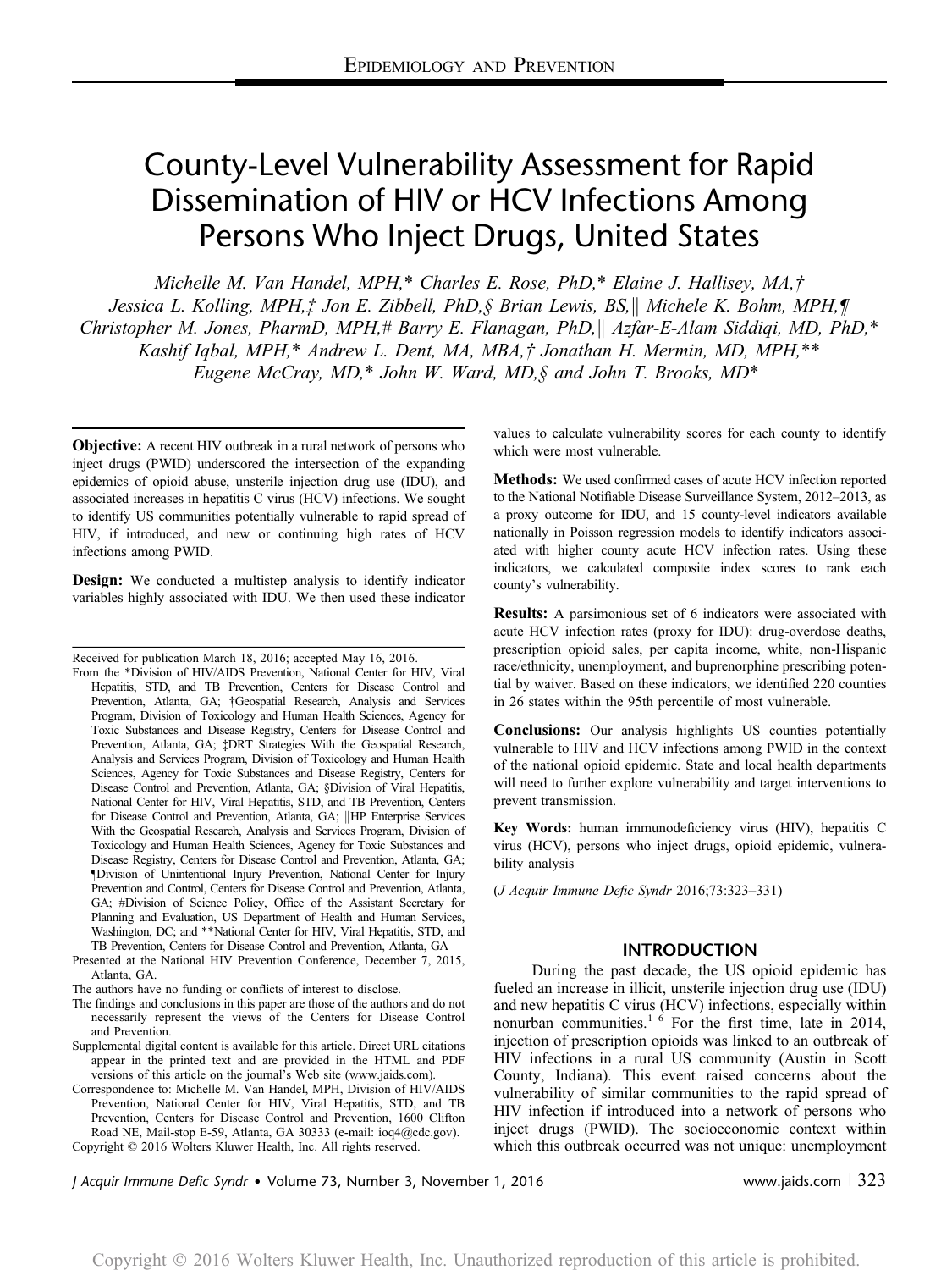and poverty in the county exceeded national levels, $7$  educational attainment was low,<sup>7</sup> and life expectancy was poor.<sup>8</sup> During November 2014–October 2015, 181 persons were diagnosed with HIV infection, of whom 92% were coinfected with HCV.<sup>9</sup> This county of approximately 24,000 persons reported fewer than 5 new HIV infections in the preceding 10  $years.<sup>9,10</sup>$ 

Rapid recognition of the outbreak and implementation of intensive control efforts likely reduced new HIV and HCV infections and limited their geographic spread.<sup>9</sup> Identifying jurisdictions particularly vulnerable to a similar outbreak can increase awareness of current vulnerability and guide public health efforts to detect and prevent this type of event. To this end, we conducted a multistep analysis (Fig. 1) to identify which set of indicators (independent variables) is highly associated with unsterile IDU, then used each US county's values for these indicators to calculate a vulnerability score for each county, and finally identified which states and specific counties are most vulnerable.

# **METHODS**

### Outcome Variable

Nationally, there is no reliable county-level measure of unsterile IDU, the outcome of interest for this analysis. We therefore relied on a proxy measure for this behavior. We chose the county-level rate of persons reported with confirmed acute HCV infection as the best proxy measure for the county-level rate of unsterile IDU for 3 reasons. First, the acute phase of HCV infection occurs very close in time to the injection event and is transitory.<sup>5,6</sup> Although not all acute HCV cases are acquired through unsterile IDU and not all PWID get HCV, the county-level rates of acute HCV and IDU are assumed to have a fixed relationship that does not vary by time, place, or infection. Second, HCV is highly transmissible, especially through unsterile IDU, which is the primary risk factor for HCV infection.<sup>5,6</sup> Third, acute HCV infections are reported nationally through the National Notifiable Disease Surveillance

System  $(NNDSS)$ .<sup>11</sup> Although the sensitivity of the NNDSS is limited and cases are known to be underreported, $^{12}$  it has been demonstrated sufficient for other national-level analyses and the large majority of states and the District of Columbia voluntarily report cases.<sup>2,4,13</sup>

We included NNDSS data from 2012 and 2013. Counties in states that reported no acute HCV cases to CDC in 2012 or 2013 were excluded from the analysis (ie, missing values). We applied the following rules to identify counties with zero cases of acute HCV infection from those with missing values in a given year. For states that reported  $>1$  case, we assumed counties with no reported acute HCV cases had zero cases. For states that reported 1 case of acute HCV infection for 1 year and no cases in the other year, we assumed that all other counties had zero acute HCV cases during the 1-case year and all counties had missing values for the other year. Thus, that state was included for the analysis in the 1-case year and excluded in the other year because there was limited evidence the state was able to consistently identify and report acute HCV cases.

# Potential Indicator Variables

We investigated county-level independent variables that were known or plausibly associated with unsterile IDU and that could thus potentially serve as indicators of vulnerability to rapid dissemination of HIV/HCV infection among PWID. We required that data for potential indicators be available nationally at the county level or transformable to the county level, reported at least annually, recent (ideally reported within the past 3 years), and complete  $(<10\%$  of US counties missing values). Data were transformed, if needed, by converting data aggregated by 3-digit or 5-digit ZIP codes to 5-digit county Federal Information Processing Standard (FIPS) codes using area proportion method. Potential indicators were considered and identified from 6 domains: (1) drug-overdose mortality, (2) access to prescription opioids (eg, production, sales, prescriptions), (3) access to care (eg, evidence of use of care or treatment



FIGURE 1. Multistep approach to identify counties with greatest vulnerability to rapid dissemination of injection drug use-associated HIV infection, if introduced, and new or continued hepatitis C virus infections.

<sup>324</sup> <sup>|</sup> www.jaids.com Copyright © 2016 Wolters Kluwer Health, Inc. All rights reserved.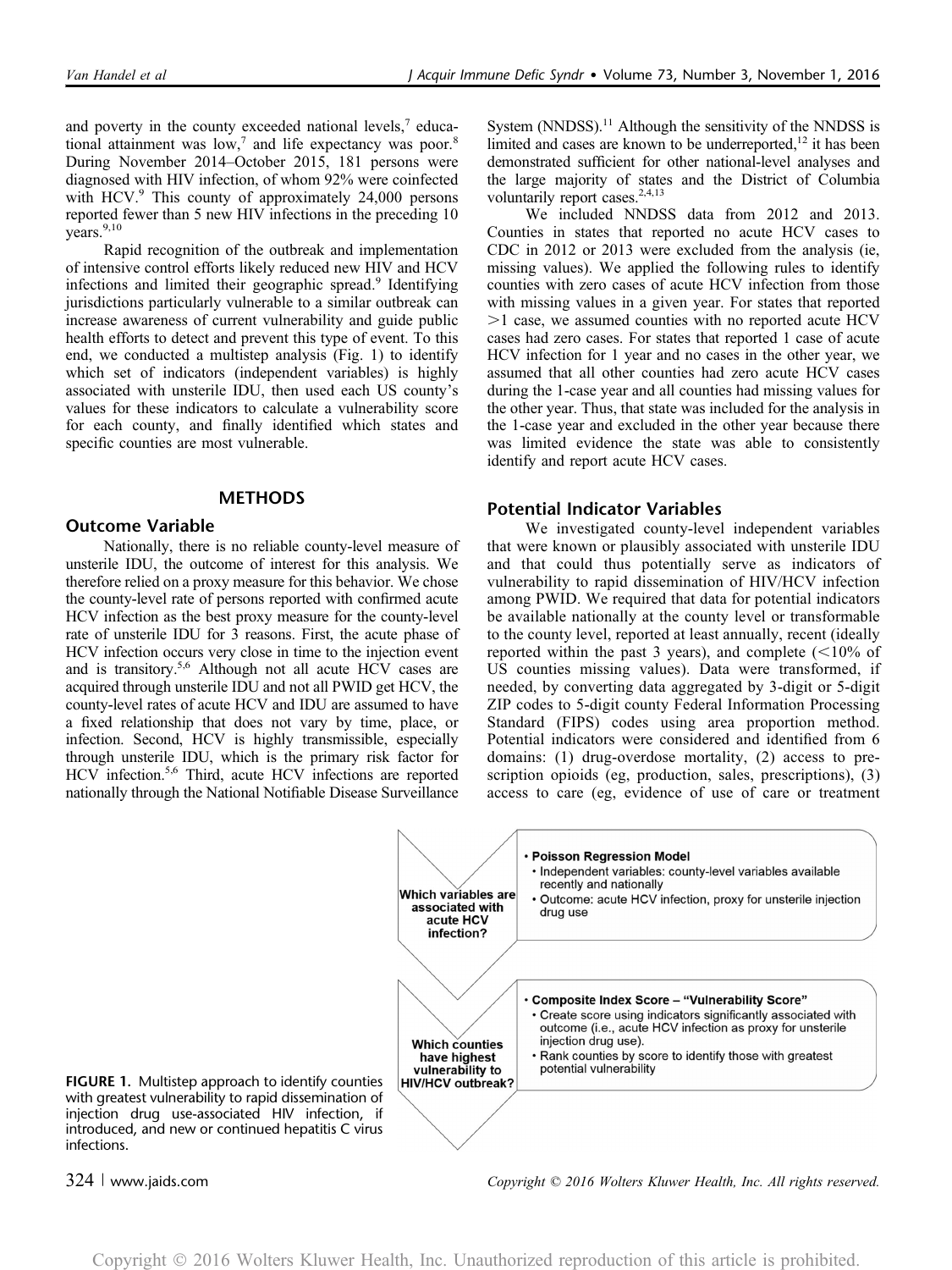services related to IDU), (4) drug-related criminal activity (eg, arrests for drug possession or sales), (5) prevalence of IDU (eg, survey-based data), and (6) sociodemographic characteristics associated with geographic areas with higher IDU prevalence.

Forty-eight indicators, a combination of outcomes and various sources, were identified. The majority of the potential indicators were excluded from the analysis because county-level data were not available. Table 1 describes the 15 potential indicators that met our inclusion criteria (see Figure S1, Supplemental Digital Content, [http://links.lww.com/QAI/A844,](http://links.lww.com/QAI/A844) which shows maps of the county-level indicators). Data from 2012 and 2013 were used when available because the indicators are intended to reflect current areas of vulnerability; when not available, we used data from the most recent year available. All indicators were treated as continuous numerical variables except presence of urgent care facilities and access to interstate within 5 miles of county border, which were dichotomous (yes/no). Descriptive statistics, including median, mean, first quartile and third quartile, were calculated for the 13 continuous indicators; frequency and percentage were calculated for the 2 dichotomous indicators.

# Regression Modeling

We used modeling to identify a parsimonious set of IDU-associated indicators with the strongest association with our proxy measure of IDU: acute HCV infection. We modeled the rate of acute infections by county using a multilevel Poisson model with year (2012, 2013) nested in county and county nested in state with the county population set as the offset. We treated the states and counties as random effects to account for heterogeneity. Each of the 15 indicators was modeled using a univariable Poisson random-effects model. Per capita income and population per square mile were modeled on a  $log_{10}$  scale. We entered all 15 indicators in a multivariable model and removed the indicator with the highest P-value, then removed and added indicators in a backwards stepwise procedure until all remaining variables had a  $P$ -value < 0.05. We used this approach because we were aiming to identify indicators with the strongest association with county-level acute HCV infection rates rather than indicators causally associated with acute HCV infection, in which case step-wise modeling procedures are not recommended (see Supplemental Digital Content,<http://links.lww.com/QAI/A844>, Regression Modeling Analyses that describe the modeling procedure). We assessed the linearity assumption and collinearity of our continuous indicators (see Supplemental Digital Content, <http://links.lww.com/QAI/A844>, Regression Modeling Analyses that describe the continuous indicators linearity assessment and collinearity assessment of indicators). Standardized regression coefficients were calculated from the final multivariable model to determine the relative contribution of each indicator (see Supplemental Digital Content, [http://links.lww.com/QAI/](http://links.lww.com/QAI/A844) [A844,](http://links.lww.com/QAI/A844) Regression Modeling Analyses that describe the standardized regression coefficients).

# Application of Indicators to Generate Vulnerability Scores

To calculate a vulnerability score for each county, we created a scoring dataset that contained the value for each of the final indicators by county. For drug-overdose mortality rate, we imputed the median value for the indicator from the values among the bordering counties for 133 (4.2%) counties, assuming that the surrounding counties were most similar to the county with the missing value.<sup>14</sup> We averaged indicator values if 2 years of data were available. For each county, we then multiplied the county's value for each indicator variable by that indicator's regression coefficient from the final model and summed to produce a vulnerability score. We ranked counties by their vulnerability scores from 1 to 3143 with a higher score indicating higher vulnerability.

To account for uncertainty in each county's vulnerability score, we used simulation to estimate the 90% confidence interval (CI) for each county's vulnerability score by drawing 10,000 samples from a normal distribution for each regression coefficient. We identified a county as vulnerable when the upper 90% CI for that county's vulnerability score exceeded or matched the vulnerability score for the 2985th ranked county (ie, lower threshold for the top 5% of counties with the highest vulnerability scores) [see Supplemental Digital Content,<http://links.lww.com/QAI/A844>, Composite Index (Vulnerability) Score and Rank, which describes the methodology for the vulnerability scores].

# HIV Proximity

For each vulnerable county, we sought to assess the likelihood that HIV might be introduced into a network of PWID in that county based on the prevalence of HIV infection in that county and nearby. We defined "HIV proximity" as the weighted average rate of people living with diagnosed HIV infection (PLWH) in and around that vulnerable county at year-end 2012. We demarcated a 20 mile buffer zone around the border of each vulnerable county based on data from the US Department of Transportation National Household Travel Survey that the average daily distance traveled per person per day was 36 miles (approximately 20 miles when rounded for a radius).<sup>15</sup> Using a method of spatial smoothing, $16$  we calculated the area proportion of each county adjacent to the vulnerable county that intersected the vulnerable county's 20-mile buffer zone and the corresponding weighted numbers of PLWH and total population represented by the buffer zone. We summed these buffer zone values with the values for the vulnerable county to calculate an estimated HIV proximity rate of PLWH per 10,000 population. We used Jenks natural breaks to group counties by estimated HIV proximity.<sup>17</sup>

# RESULTS

The number of acute HCV infection cases reported to CDC in 2012 and 2013 were 1778 and 2138, respectively. Of the reported cases, 1710 (96%) in 2012 and 2074 (97%) in 2013 were reported from 2970 counties with valid county FIPS codes and were included in modeling. There were 173

Copyright  $\heartsuit$  2016 Wolters Kluwer Health, Inc. All rights reserved. www.jaids.com | 325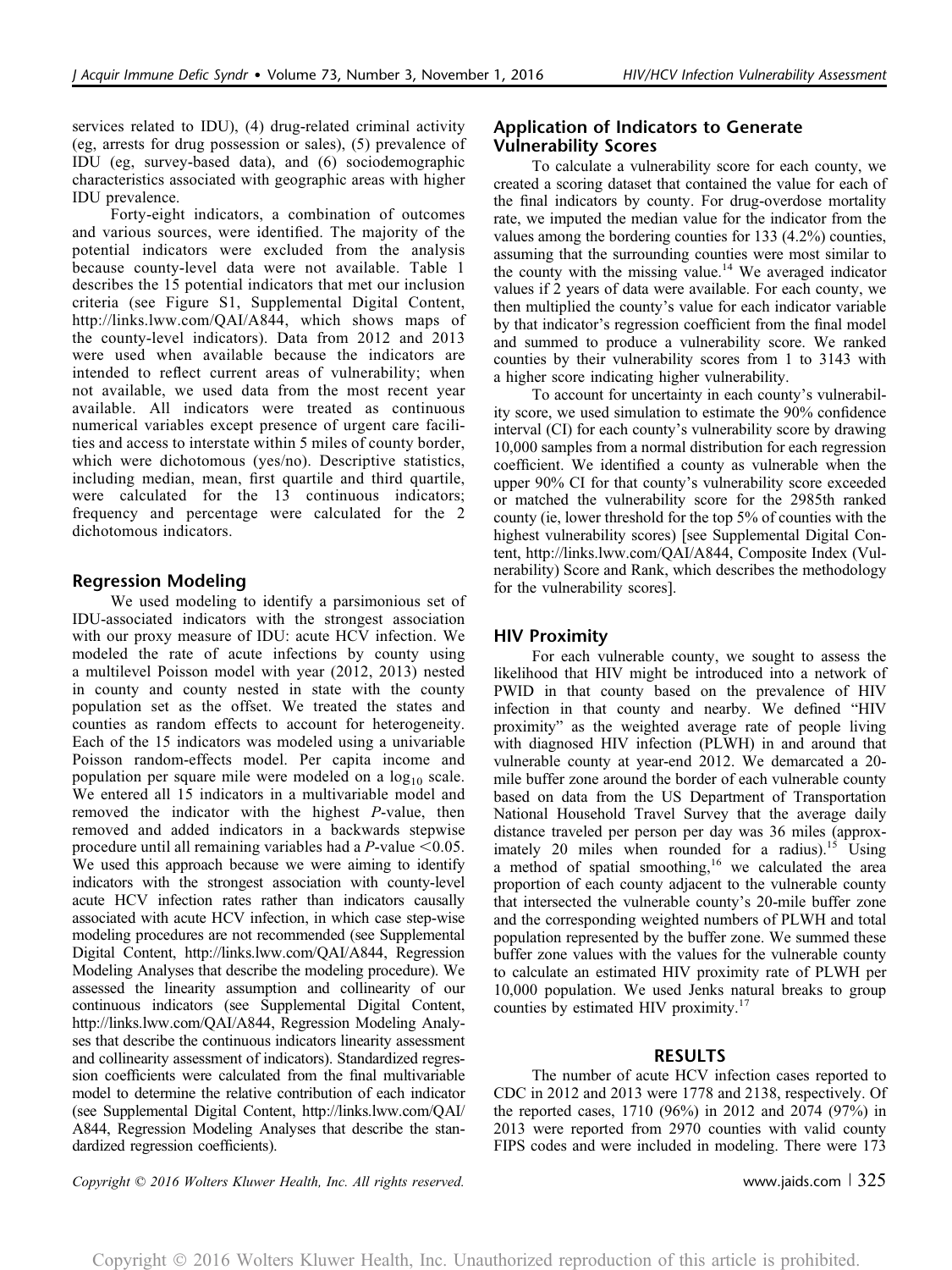| Indicator                                                                               | <b>Source</b>                                                                                                     | <b>Definition</b>                                                                                                                                                                                                                                                                                                                                                                                                  |  |  |  |
|-----------------------------------------------------------------------------------------|-------------------------------------------------------------------------------------------------------------------|--------------------------------------------------------------------------------------------------------------------------------------------------------------------------------------------------------------------------------------------------------------------------------------------------------------------------------------------------------------------------------------------------------------------|--|--|--|
| 1. Drug-overdose mortality<br>(drug-overdose deaths)<br>per 100,000 population)         | National Center for Health Statistics<br>(NCHS)/National Vital Statistics,<br>2012 and 2013                       | Drug-overdose deaths were extracted using the ICD-10<br>based on the following underlying cause of death<br>codes: X40-X44 (unintentional); X60-X64 (suicide);<br>X85 (homicide); Y10-Y14 (undetermined intent).<br>County-level rates were calculated per 100,000<br>population using US Census population estimates for<br>2012 and 2013.                                                                        |  |  |  |
| 2. Prescription opioid sales<br>(prescription opioid sales<br>per 10,000 population)    | Drug Enforcement Administration<br>(DEA)-Automation of Reports<br>and Consolidated Orders System<br>(ARCOS), 2013 | The rate of morphine milligram equivalent kilograms<br>sold of opioid pain relievers per 10,000 population in<br>2013 were transformed from 3-digit ZIP to 5-digit<br>county FIPS using an area proportion method. The<br>rate for the 3-digit ZIP within which the county<br>centroid is located was applied to the entire county.                                                                                |  |  |  |
| 3. Mental health services<br>(mental health providers)<br>per 100,000 population)       | Centers for Medicare and Medicaid<br>Services, National Provider<br>Identification, 2014                          | Mental health providers include psychiatrists,<br>psychologists, and licensed clinical social workers<br>specializing in mental health care. The rate was<br>calculated as the number of mental health providers<br>per 100,000 population (2010 Census).                                                                                                                                                          |  |  |  |
| 4. Insurance coverage<br>(percent of population)<br>without insurance coverage)         | American Community Survey,<br>$2012$ and $2013$ , 5-yr estimates                                                  | The number of persons without health insurance coverage<br>was divided by total civilian noninstitutionalized<br>population.                                                                                                                                                                                                                                                                                       |  |  |  |
| 5. Urgent care facilities<br>(presence, yes/no, of<br>an urgent care facility)          | HSIP 2012 Gold Database                                                                                           | Urgent care is defined as the delivery of ambulatory<br>medical care outside of a hospital emergency<br>department on a walk-in basis without a scheduled<br>appointment. This indicator was dichotomized to yes<br>-at least 1 urgent care facility or no-no urgent care<br>facility. Publication date: 07/17/2009.                                                                                               |  |  |  |
| 6. Vehicle availability<br>(percent of households)<br>with access to a vehicle)         | American Community Survey,<br>2012 and 2013, 5-yr estimates                                                       | The number of households with a vehicle available<br>divided by the total estimated number of households<br>per county.                                                                                                                                                                                                                                                                                            |  |  |  |
| 7. Access to interstate<br>(highway/interstate)<br>access within 5 miles)               | ESRI maps and data, 2014                                                                                          | At least 1 interstate or major US highway exit in or<br>within 5 miles of the county border. Edition date: 06/<br>30/2010.                                                                                                                                                                                                                                                                                         |  |  |  |
| 8. Education (percent of<br>population without<br>high school diploma)                  | American Community Survey,<br>$2012$ and $2013$ , 5-yr estimates                                                  | The number of persons aged 25 yrs and older with<br>less than a 12th grade education (including<br>individuals with 12 grades but no diploma) divided<br>by the estimated county population age 25 yrs and<br>older.                                                                                                                                                                                               |  |  |  |
| 9. Income (per capita<br>income, $log_{10}$ )                                           | American Community Survey,<br>$2012$ and $2013$ , 5-yr estimates                                                  | The mean income per person in the county; derived by<br>dividing the total income of all people 15 years and<br>older by the total population; modeled as $log_{10}$ .                                                                                                                                                                                                                                             |  |  |  |
| 10. Population density<br>(population per square mile)                                  | <b>US</b> Census                                                                                                  | The average population per square mile per county;<br>modeled as log <sub>10</sub> .                                                                                                                                                                                                                                                                                                                               |  |  |  |
| 11. Poverty (percent of<br>persons in poverty)                                          | American Community Survey,<br>$2012$ and $2013$ , 5-yr estimates                                                  | Poverty levels were defined by the Census Bureau,<br>which uses a set of income thresholds that vary by<br>family size and composition to determine who is in<br>poverty. If a family's total income is less than the<br>family's threshold, then that family and every<br>individual in it is considered in poverty. The number<br>of persons in poverty was divided by the estimated<br>total county population. |  |  |  |
| 12. Race/ethnicity (percent)<br>of population of white.<br>non-Hispanic race/ethnicity) | American Community Survey,<br>$2012$ and $2013$ , 5-yr estimates                                                  | The number of persons who reported they were not<br>Hispanic or Latino and were of white race alone<br>divided by the estimated total county population.                                                                                                                                                                                                                                                           |  |  |  |
| 13. Unemployment (percent<br>of population unemployed)                                  | American Community Survey,<br>2012 and 2013, 5-yr estimates                                                       | The number of civilian persons unemployed and actively<br>seeking work divided by the estimated total civilian<br>population aged 16 yrs and older.                                                                                                                                                                                                                                                                |  |  |  |
| 14. Urban/rural status<br>(NCHS urban/rural<br>continuum classification)                | <b>NCHS</b> , 2013                                                                                                | Counties were categorized into 1 of 6 categories based<br>on Office of Management and Budget's February<br>2013 delineation of metropolitan statistical areas and<br>micropolitan statistical areas. Categories include: (1)<br>Large central metro, $(2)$ Large fringe metro, $(3)$<br>Medium metro, (4) Small metro, (5) Micropolitan, and                                                                       |  |  |  |

TABLE 1. Indicators Assessed for Association With Acute Hepatitis C Virus Infection as Proxy for Unsafe Injection Drug Use

326 <sup>|</sup> www.jaids.com Copyright © 2016 Wolters Kluwer Health, Inc. All rights reserved.

(6) Noncore.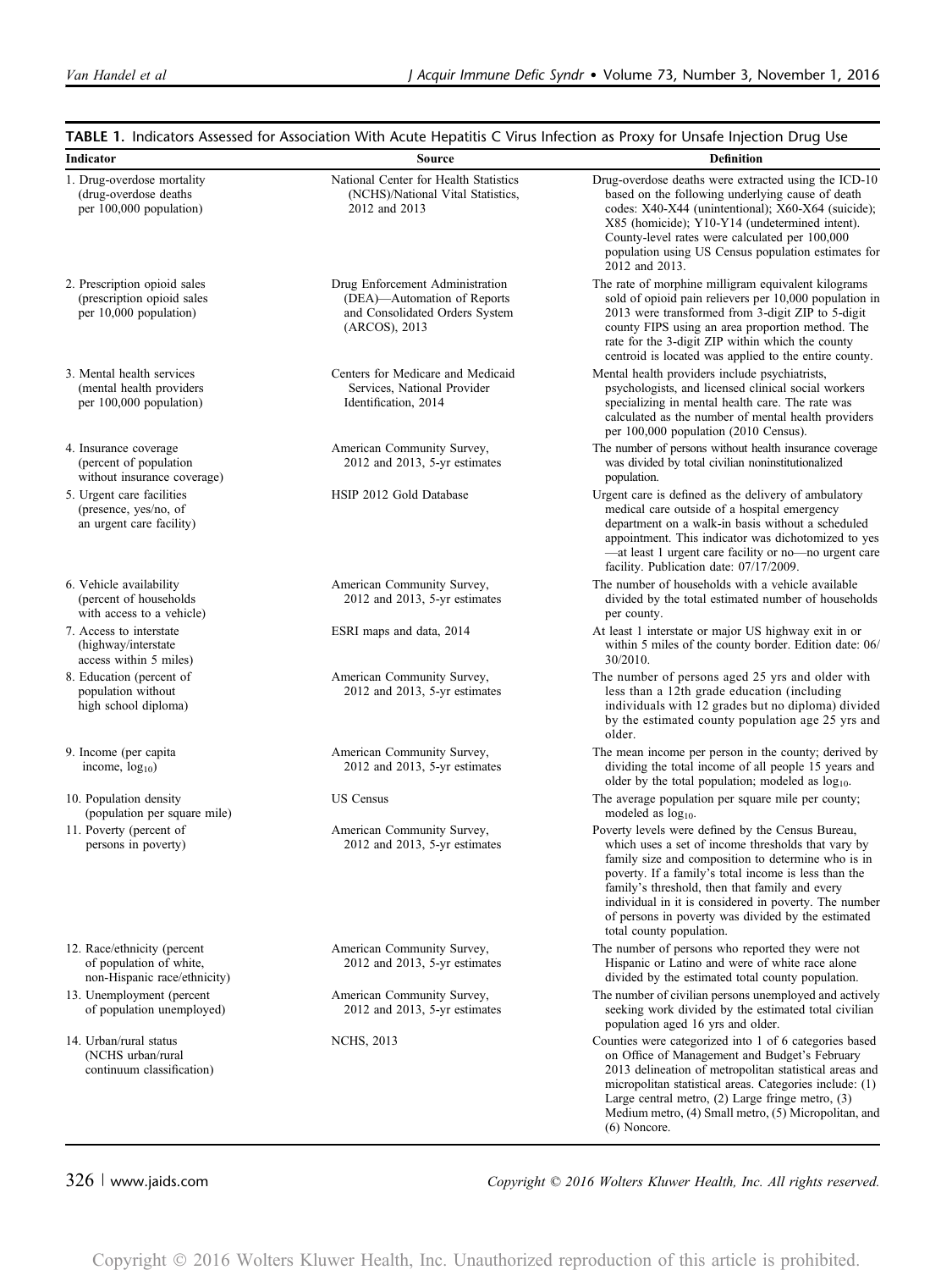|     | TABLE 1. (Continued) Indicators Assessed for Association With Acute Hepatitis C Virus Infection as Proxy for Unsafe Injection Drug |  |  |  |
|-----|------------------------------------------------------------------------------------------------------------------------------------|--|--|--|
| Use |                                                                                                                                    |  |  |  |

| Indicator                                                                                                                           | Source                                                              | <b>Definition</b>                                                                                                                                                                                                                                                                                                                |
|-------------------------------------------------------------------------------------------------------------------------------------|---------------------------------------------------------------------|----------------------------------------------------------------------------------------------------------------------------------------------------------------------------------------------------------------------------------------------------------------------------------------------------------------------------------|
| 15. Buprenorphine prescription<br>capacity (Buprenorphine<br>prescription capacity by DATA<br>$2000*$ waiver per 10,000 population) | SAMHSA DATA 2000 Program<br>Information, 2014 (restricted data set) | The total number of patients each DATA-waived<br>physician could prescribe to, either 30 or 100, as of<br>June 2014 were transformed from 5-digit ZIP to 5-digit<br>FIPS using an area proportion method. County-level<br>rates were calculated per 10,000 population using US<br>Census population estimates for 2012 and 2013. |

\*The Drug Addiction Treatment Act of 2000 (DATA 2000) permits physicians who meet certain qualifications to treat opioid addiction with schedule III, IV, and V narcotic medications in treatment centers outside of the traditional Opioid Treatment Program setting.

FIPS, federal information processing standards; ICD-10, International Classification of Diseases, Tenth Revision; SAMHSA DATA 2000 Substance Abuse and Mental Health Services Administration Drug Addiction Treatment Act of 2000.

counties in 8 states and the District of Columbia with no data during 2012–2013; these jurisdictions were excluded from modeling analyses (Alaska, Arizona, Delaware, District of Columbia, Hawaii, Mississippi, New Hampshire, Rhode Island, and Wyoming). Descriptive statistics are presented in Table 2.

In the univariable regression models, all indicators were significant at  $P < 0.1$ , except mental health providers and percentage of the population without high school diploma (Table 2). We found neither substantial departures from linearity nor collinearity between the continuous indicators. Based on the final multivariable model, the following indicators were most significantly associated with the county-level acute HCV infection rate: drug-overdose deaths per 100,000 population [regression coefficient ( $\beta$ ) 0.016;  $P < 0.0001$ ],

|                                                                               | <b>Descriptive Statistics*</b> |               |                   | Univariable              |       | Multivariable <sup>+</sup> |                           |                                                  |       |                    |
|-------------------------------------------------------------------------------|--------------------------------|---------------|-------------------|--------------------------|-------|----------------------------|---------------------------|--------------------------------------------------|-------|--------------------|
| <b>Indicators</b>                                                             | Median                         | Mean          | First<br>Quartile | <b>Third</b><br>Quartile | RR    | $\boldsymbol{P}$           | Regression<br>Coefficient | <b>Standardized</b><br>Regression<br>Coefficient | sRR   | $\boldsymbol{P}$   |
| Drug-overdose deaths<br>per 100,000 pop.                                      | 11.7                           | 13.6          | 5.8               | 18.4                     | 1.024 | < 0.0001                   | 0.016                     | 0.116                                            | 1.210 | < 0.0001           |
| Prescription opioid<br>sales per 10,000 pop.                                  | 7.0                            | 7.6           | 5.2               | 9.2                      | 1.075 | < 0.0001                   | 0.024                     | 0.052                                            | 1.090 | 0.0115             |
| Mental health providers<br>per 100,000 pop.                                   | 75.6                           | 110.7         | 27.5              | 151.6                    | 0.999 | 0.1800                     |                           |                                                  |       |                    |
| Percent of pop. without<br>insurance coverage                                 | 14.6                           | 15.1          | 11.1              | 18.4                     | 1.021 | 0.0271                     |                           |                                                  |       |                    |
| Percent of households<br>with access to vehicle                               | 94.2                           | 93.7          | 92.4              | 95.6                     | 1.023 | 0.0029                     |                           |                                                  |       |                    |
| Percent of pop. without<br>high school diploma                                | 18.8                           | 19.9          | 13.8              | 24.8                     | 1.008 | 0.1103                     |                           |                                                  |       |                    |
| Per capita income, \$                                                         | 22,715                         | 23,439        | 19,847            | 25,942                   | 0.057 | < 0.0001                   | $-2.181$                  | $-0.125$                                         |       | $0.810 \le 0.0001$ |
| Pop. per square mile, $log_{10}$                                              | 46.8                           | 46.7          | 18.2              | 123.0                    | 0.639 | < 0.0001                   |                           |                                                  |       |                    |
| Percent of pop. living in poverty                                             | 15.8                           | 16.4          | 12.0              | 19.9                     | 1.027 | < 0.0001                   |                           |                                                  |       |                    |
| Percent of pop. of non-Hispanic<br>white race/ethnicity                       | 85.7                           | 78.7          | 67.9              | 94.0                     |       | 1.028 < 0.0001             | 0.027                     | 0.314                                            | 1.680 | < 0.0001           |
| Percent of pop. unemployed                                                    | 8.6                            | 8.8           | 6.4               | 10.9                     |       | $1.053 \le 0.0001$         | 0.038                     | 0.082                                            | 1.140 | 0.0095             |
| NCHS urban/rural continuum<br>classification                                  | 5.0                            | 4.6           | 3.0               | 6.0                      | 1.179 | < 0.0001                   |                           |                                                  |       |                    |
| Buprenorphine prescription<br>capacity by DATA 2000<br>waiver per 10,000 pop. | 7.9                            | 24.9          | 0.0               | 35.5                     | 1.001 | 0.0664                     | 0.002                     | 0.046                                            | 1.080 | 0.0095             |
|                                                                               | N                              | $\frac{0}{0}$ |                   |                          |       |                            |                           |                                                  |       |                    |
| Access to highway/interstate<br>within 5 miles $(Y/N)$                        | 3722                           | 65.28%        |                   |                          | 0.679 | 0.0111                     |                           |                                                  |       |                    |
| Presence of urgent care<br>facility $(Y/N)$                                   | 2186                           | 38.30%        |                   |                          |       | $0.755 \le 0.0001$         |                           |                                                  |       |                    |

\*The sample size for the descriptive statistics and univariable regression models is n = 2970 counties (number of counties with acute HCV data) except for drug-overdose deaths ( $n = 2704$ ).

†The final multivariable model includes drug-overdose deaths per 100,000 population; therefore, the sample size is n = 2704. Pop, population; RR, risk ratio; sRR, standardized risk ratio.

Copyright  $\odot$  2016 Wolters Kluwer Health, Inc. All rights reserved. www.jaids.com | 327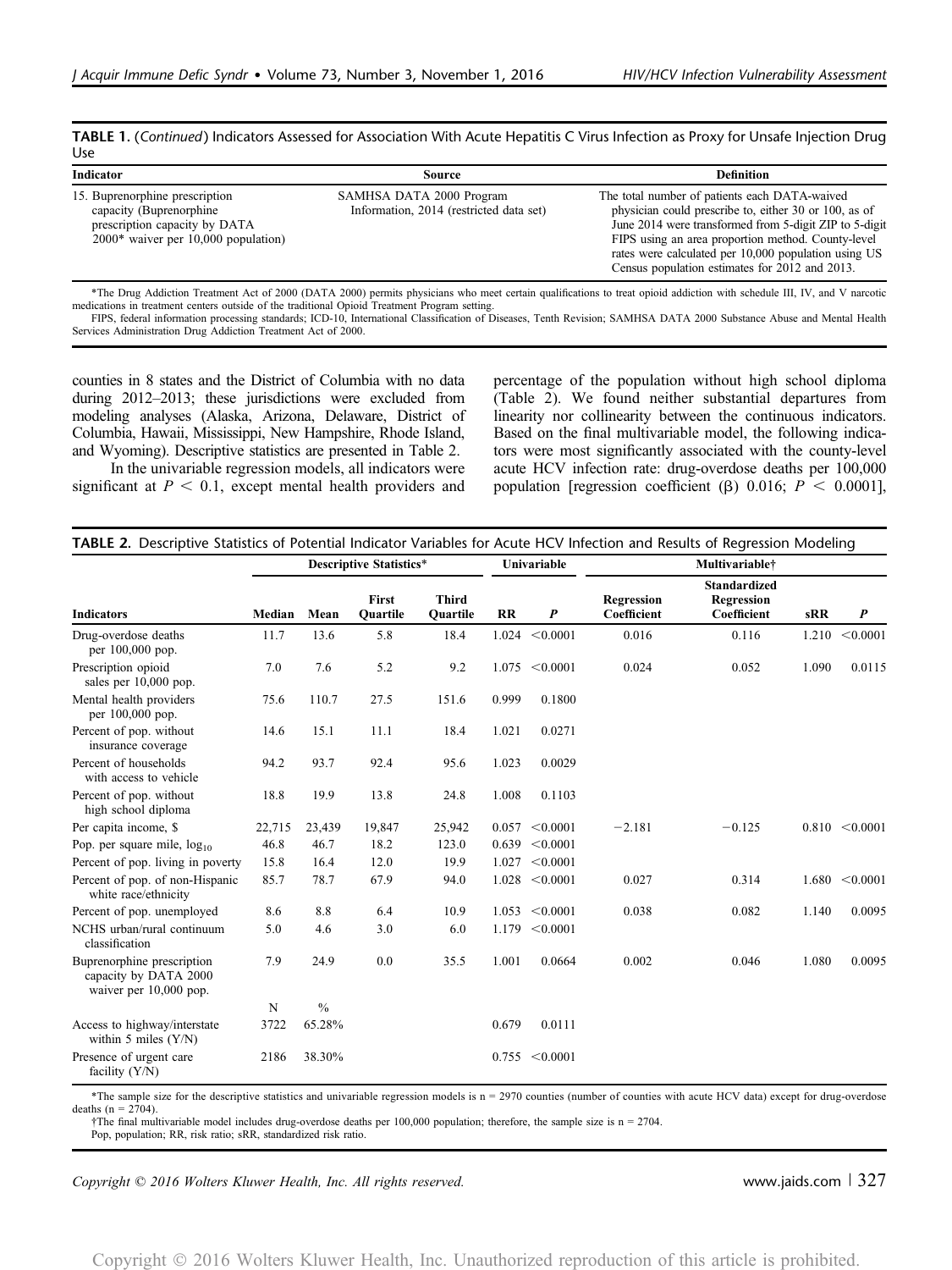prescription opioid sales per  $10,000$  population ( $\beta$  0.024;  $P = 0.0015$ ), median per capita income,  $log_{10} (\beta - 2.181)$ ;  $P < 0.0001$ ), percent of population of white, non-Hispanic race/ethnicity ( $\beta$  0.027;  $P < 0.0001$ ), percent of population aged  $\geq 16$  years unemployed ( $\beta$  0.038;  $P = 0.0095$ ), and buprenorphine prescribing potential by DATA 2000 waiver per 10,000 population ( $\beta$  0.002;  $P = 0.0095$ ) (see Supplemental Digital Content,<http://links.lww.com/QAI/A844>, Supplemental Results and Supplemental Figs. 2 and 3, which describe the model fit results, show the reported rate of acute HCV infection and model-estimated rate of acute HCV infection by county, and illustrate the model fit and 90% confidence intervals for the counties identified as vulnerable).

Vulnerability scores were calculated for all counties using the final model regression coefficients. We identified 220 counties in 26 states as vulnerable communities (Fig. 2) [see Supplemental Digital Content,<http://links.lww.com/QAI/A844>, Supplemental Results and Tables 1 and 2, which describe the composite index (vulnerability) score and rank and counties identified as vulnerable].

The estimated HIV proximity at year-end 2012 ranged from 0.9 to 37.6 per 10,000 population (Fig. 3). With one exception, the estimated HIV proximity for all vulnerable counties was lower than the national rate of 29.3 per 10,000 population.

# **DISCUSSION**

We have developed a method to identify US counties potentially vulnerable to rapid spread of HIV, if introduced, and new or continuing high numbers of HCV infections among PWID. The method employed a proxy measure for countylevel unsterile IDU (ie, acute HCV infection). Ecological-level measures have been used previously to create CDC's Social Vulnerability Index. That index was designed to identify socially vulnerable populations that are more likely to be adversely affected during disaster events (eg, elderly, people living in poverty).18 It assesses overall census tract vulnerability on the basis of 14 census variables and calculates an overall percentile rank of social vulnerability for each area.18 Our method builds on this approach by first identifying the specific

indicators associated with HCV (proxy for unsterile IDU). We then calculated an index score to rank counties and account for the relative contribution of each indicator to identify the most vulnerable communities. The evolution of IDU in the United States is dynamic and this method can be applied periodically to account for those changes. Improved reporting of acute HCV infections to NNDSS and the identified indicators will increase the accuracy of the method for identifying vulnerable counties over time.

Deaths from drug overdose have grown exponentially in the past decade, surpassing motor vehicle traffic accidents as the leading cause of unintentional injury-related death in the United States.<sup>19</sup> Overdose death rates because of prescription opioids increased nearly 4-fold from 2000 to 2013.20 Prescription opioids are the most commonly abused prescription drug, and an estimated 10%–20% of people who abuse prescription opioids escalate to injection of prescription opioids or heroin,21–<sup>23</sup> creating opportunity for IDU-associated outbreaks of HIV or HCV infection.<sup>24,25</sup> Rates of acute HCV infection have increased steadily nationwide from 2006 to 2012, most notably east of the Mississippi River and particularly among states in central Appalachia.4 The potential for an HIV outbreak within an opioid-injecting population was realized in Scott County, Indiana,26 which ranked 32nd among the top 220 counties in our vulnerability analysis.

The demography of PWID and persons diagnosed with acute HCV infection in the United States has changed substantially. From 1999 to 2002, HCV diagnoses in the United States were greater among men, non-Hispanic blacks, and persons aged 40–49 years.<sup>27</sup> Persons diagnosed with acute HCV infection now are equally likely to be male as female are predominantly of white, non-Hispanic race/ethnicity, and younger age.<sup>2,4,13,28,29</sup> Our finding that white, non-Hispanic race/ethnicity was significantly associated with county-level acute HCV infection reflects these changes.

The counties identified in our analysis were overwhelmingly rural. Since 2006, rates of acute HCV infection have increased faster in rural than in urban areas<sup>4</sup> consistent with introduction and spread of this infection into populations made newly vulnerable by the expansion of IDU in rural America. The outbreak in Scott County, IN was notable for



FIGURE 2. Counties for which estimated vulnerability scores or their upper 90% confidence interval exceeded the 95th percentile. Map produced by the Geospatial Research, Analysis, and Services Program (GRASP).

328 <sup>|</sup> www.jaids.com Copyright © 2016 Wolters Kluwer Health, Inc. All rights reserved.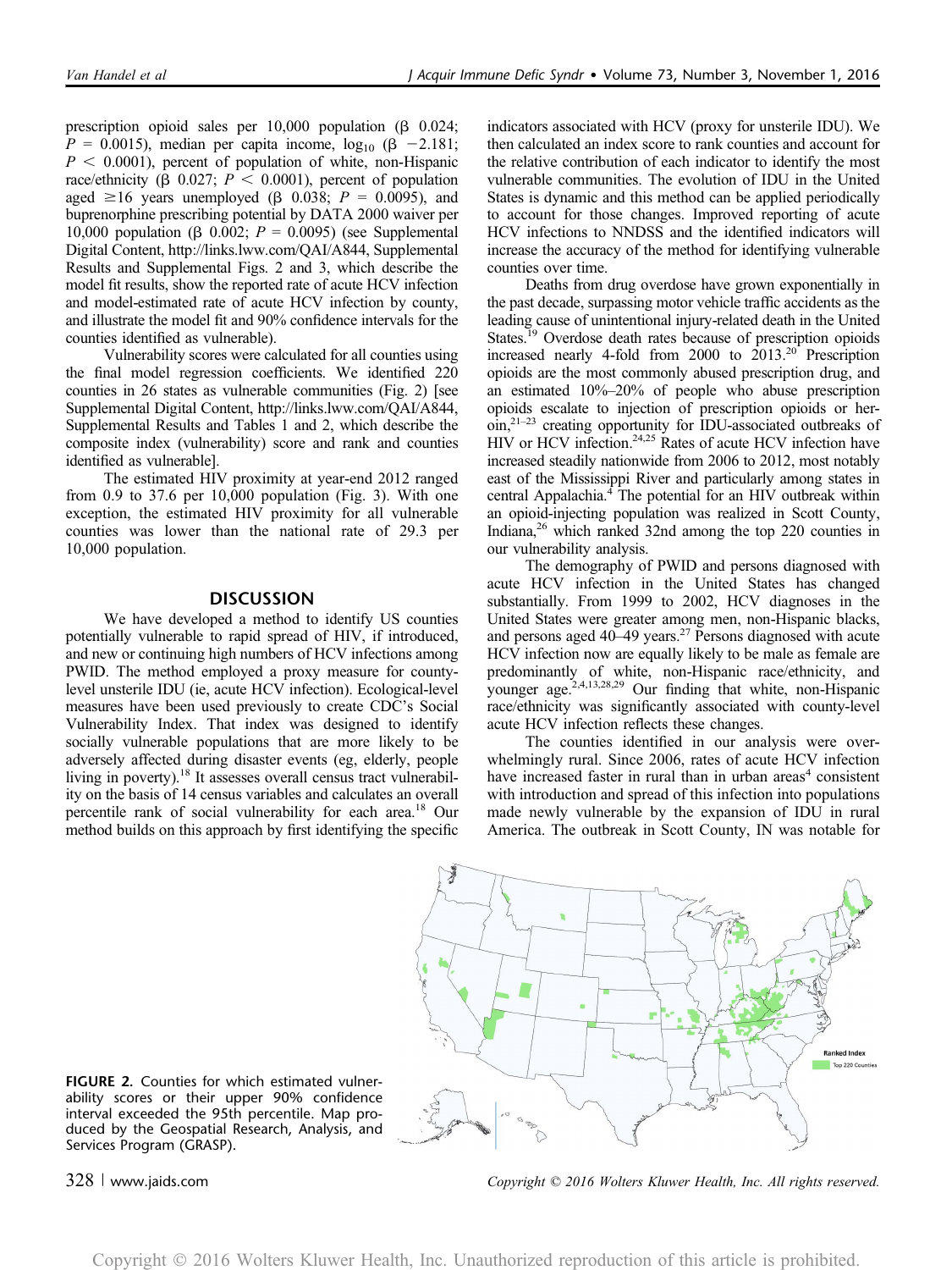

FIGURE 3. Estimated rate of people living with diagnosed HIV infection (PLWH) per 10,000 population in and around each vulnerable county at year-end 2012. The weighted average rate of people living with diagnosed HIV infection in the vulnerable county (inset A) and 20 miles beyond the vulnerable county border (inset B) was calculated using the area proportion of each adjacent county within the 20-mile buffer zone and the number of PLWH and county population estimates at year-end 2012. Map produced by the Geospatial Research, Analysis, and Services Program (GRASP).

the absence or minimal availability of harm-reduction strategies to prevent IDU-associated HIV and HCV infections, such as addiction treatment and rehabilitation, medicationassisted therapy (MAT), and syringe service programs (SSPs).<sup>9</sup> This outbreak illustrated the need for harmreduction strategies suited to the rural context. Our analysis can help identify those rural areas at highest risk of infectious complications from IDU where interventions can be prioritized. Unemployment and income were also significantly associated with risk for acute HCV infection. It has been hypothesized that financial stressors increase vulnerability to drug use, so that young adults in economically deprived areas may accumulate more risk factors for drug use and be more likely to establish drug dependencies at a younger age than persons in more economically privileged areas.<sup>30</sup> Since the Great US Recession of 2007–2009, rural areas have experienced persistent and greater unemployment and poverty than urban areas.<sup>31</sup>

Buprenorphine is approved for MAT of opioid-use disorder. The indicator "buprenorphine prescribing potential by waiver per 10,000 population" represents the potential availability of this form of MAT to the population of a county, reflecting the capacity to treat in response to demand for services and not the actual rate of people receiving treatment.<sup>32</sup> In 2011, 43% of US counties had no buprenorphine-waivered physicians,<sup>32</sup> indicating that capacity to prescribe MAT likely lags behind the need. It is important that these indicators are not interpreted as causally associated, rather are understood as indicators of potential vulnerability for this type of outbreak.

The risk for introduction and spread of HIV infection into a vulnerable community of persons will vary according to the estimated HIV proximity of the community and the community's IDU practices. We found that the estimated HIV proximity was lower than the national average for nearly all of the 220 counties identified as most vulnerable. Although we could not measure IDU practices systematically for each US county, it is important to consider the estimated HIV proximity in the context of local IDU practices. For example, Scott County, IN was in the second highest estimated HIV proximity group relative to the 220 vulnerable counties and lower than the national average, but the injection practices in Scott County, IN were notable for the high frequency of injections and combined with the relatively large and dense network of PWID<sup>9</sup> in the absence of effective strategies to reduce IDU-associated infection leaving the community vulnerable to this type of outbreak.

All health officials can review these results along with the most recent sources of data on HIV and acute HCV diagnoses available to them. Additional local insight may be gained by examining data sources about other factors

Copyright © 2016 Wolters Kluwer Health, Inc. All rights reserved. www.jaids.com <sup>|</sup> 329

Copyright 2016 Wolters Kluwer Health, Inc. Unauthorized reproduction of this article is prohibited.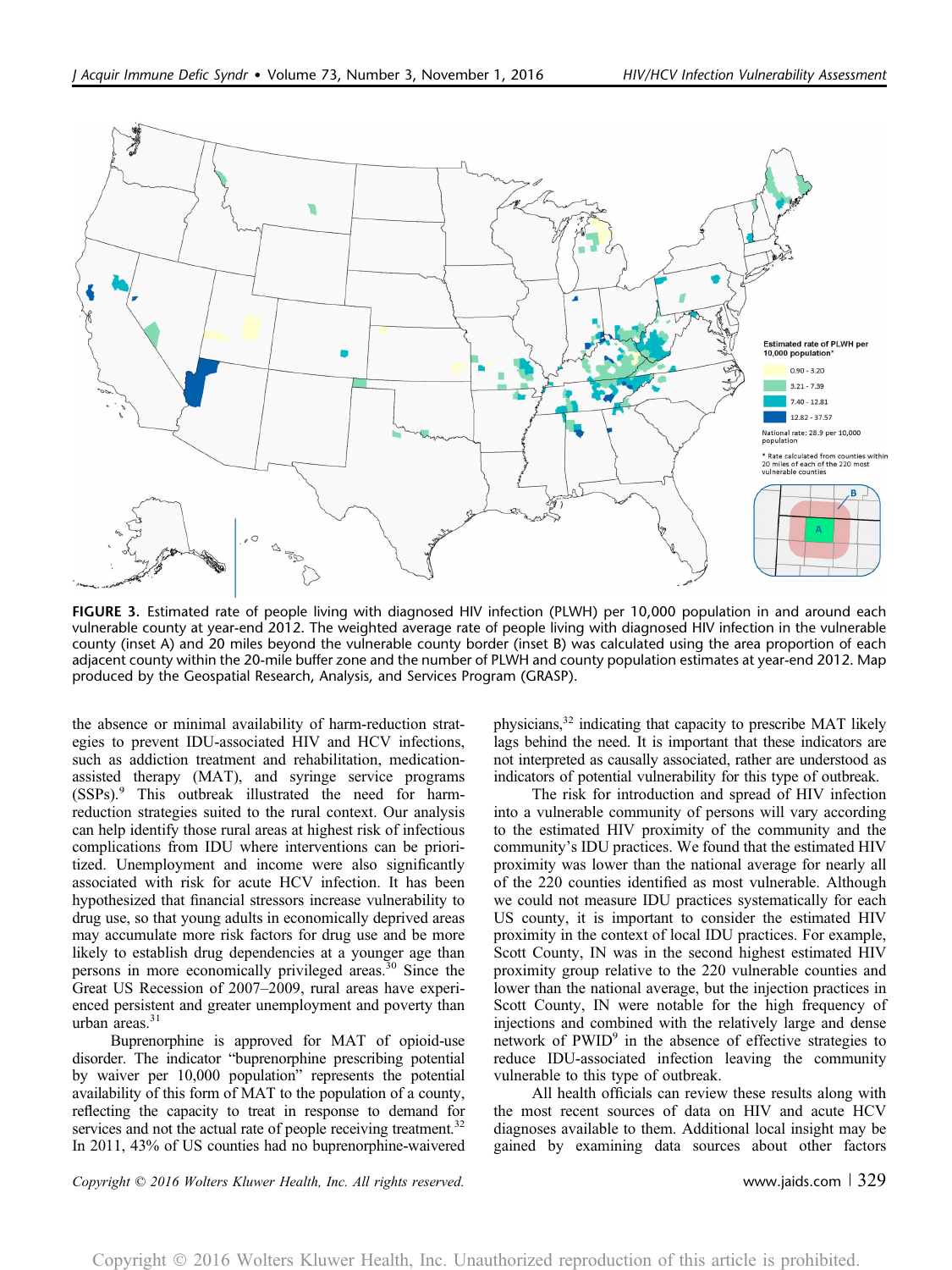associated with IDU that were not available for inclusion in our analysis. There are a number of indicators we would like to consider that are not available nationwide but may provide substantial local insight on vulnerability to rapid spread of HIV infections associated with unsterile IDU. These data include emergency department and hospital admissions for drug overdose or intoxication; arrests for drug possession or sales; and opioid prescribing patterns from state prescription drug monitoring programs and data on local injection practices and availability of effective strategies to reduce IDU-associated infection (eg, drug type injected, injection frequency).<sup>33</sup> CDC is preparing additional advice to assist health departments, so they can assess whether their jurisdiction is experiencing or at risk of new HIV and HCV infections potentially related to IDU (personal communication).

This analysis is subject to limitations. First, we excluded potential indicators, as noted above, because we established strict inclusion criteria to assess vulnerability for each county. Second, this analysis was intended to identify areas currently vulnerable; however, some of the data were  $\geq 3$  years old. Third, all ecologic analyses based on reported cases of notifiable disease and deaths are subject to potential underreporting (eg, HCV data) or misclassification (eg, cause of death) biases. Reporting of acute HCV infections throughout the United States to NNDSS is susceptible to underreporting<sup>12</sup> not only because reporting is passive and voluntary but also because the surveillance case definition captures only persons with symptoms of an illness that is often asymptomatic. The implementation of complete and timely acute HCV surveillance by all states will increase the accuracy of this method. Fourth, the HIV proximity measure might not accurately measure risk of IDU-associated HIV transmission. Our estimate is limited by the distance of the buffer zone selected and may not reflect the population distribution within each county or underlying characteristics of PLWH in these areas (eg, percent with suppressed viral load). Lastly, the indicators used may result in bias against identifying urban areas as vulnerable because the percentages of certain characteristics (eg, percentage white, non-Hispanic) are lower in urban counties. However, the historic concentration of IDU in urban areas has likely resulted in these areas having already taken preventive actions (eg, SSPs, access to MAT) to reduce risk for infections from IDU.

Prompted by a recent outbreak of HIV infection among PWID in a rural community, we developed a method to identify other communities vulnerable to rapid dissemination of IDU-associated HIV, if introduced, and new or continuing high numbers of HCV infections. Identification of a county as vulnerable to this type of outbreak does not mean an outbreak is eminent; rather jurisdictions identified as at-risk might use potentially informative local data that were not available nationally and take action as recommended in the April 2015 CDC Health Alert Network advisory.<sup>34</sup> Expanding epidemics of prescription opioid abuse and unsterile IDU and shifting demography and geography, heralded by national changes in patterns of acute HCV infection, are critical driving forces of vulnerability. To reduce vulnerability, targeted interventions in accordance with efforts to prevent and treat substance use disorder and to reduce risk of infectious complications of IDU are warranted.

### ACKNOWLEDGMENTS

The authors would like to thank Paul Sutton, PhD, at the National Center for Health Statistics, and Jinhee Lee, PharmD, at the Substance Abuse and Mental Health Services Administration, for providing data and expertise on indicator data. We thank Debra Houry and Grant Baldwin at the CDC National Center for Injury Prevention and Control for their leadership, guidance, and support of this analysis.

#### REFERENCES

- 1. Kolodny A, Courtwright DT, Hwang CS, et al. The prescription opioid and heroin crisis: a public health approach to an epidemic of addiction. Annu Rev Public Health. 2015;36:559–574.
- 2. Zibbell JE, Iqbal K, Patel RC, et al. Increases in hepatitis C virus infection related to injection drug use among persons aged  $\leq$  30 years—Kentucky, Tennessee, Virginia, and West Virginia, 2006–2012. MMWR Morb Mortal Wkly Rep. 2015;64:453–458.
- 3. Lipari RN, Hughes A. The NSDUH: Trends in Heroin Use in the United States, 2002 to 2013. Rockville, MD: Center for Behavioral Health Statistics and Quality, Substance Abuse and Mental Health Services Administration; 2015.
- 4. Suryaprasad AG, White JZ, Xu F, et al. Emerging epidemic of hepatitis C virus infections among young nonurban persons who inject drugs in the United States, 2006-2012. Clin Infect Dis. 2014;59:1411–1419.
- 5. Centers for Disease Control and Prevention. Viral Hepatitis Surveillance-United States. 2013. CDC, Atlanta, GA. Available at: [http://www.cdc.gov/](http://www.cdc.gov/hepatitis/statistics/2013surveillance/index.htm) [hepatitis/statistics/2013surveillance/index.htm.](http://www.cdc.gov/hepatitis/statistics/2013surveillance/index.htm) Accessed 8, October 2015.
- 6. Centers for Disease Control and Prevention. Viral Hepatitis Surveillance— United States. 2012. CDC, Atlanta, GA. Available at: [http://www.cdc.gov/](http://www.cdc.gov/hepatitis/statistics/2012surveillance/index.htm) [hepatitis/statistics/2012surveillance/index.htm.](http://www.cdc.gov/hepatitis/statistics/2012surveillance/index.htm) Accessed 8, October 2015.
- 7. U.S. Census Bureau. State and county Quick Facts. Scott County, Indiana; 2015. Available at: [http://www.census.gov/quickfacts/table/PST045214/](http://www.census.gov/quickfacts/table/PST045214/18143,00) [18143,00.](http://www.census.gov/quickfacts/table/PST045214/18143,00) Accessed December 10, 2015.
- 8. Conrad C, Bradley HM, Broz D, et al. Community outbreak of HIV infection linked to injection drug Use of Oxymorphone–Indiana, 2015. MMWR Morb Mortal Wkly Rep. 2015;64:443–444.
- 9. Peters PJ, Pontones P, Hoover KW, et al. An Outbreak of HIV Infection Linked to Injection Drug Use of Oxymorephone—Indiana, 2014–2015. N Eng J Med. 2016;375:229–239.
- 10. United States Census Bureau. United States Census Bureau. Available at: [http://www.census.gov/.](http://www.census.gov/) Accessed February 18, 2016.
- 11. Centers for Disease Control and Prevention. National notifiable disease surveillance System (NNDSS). Available at:<http://www.cdc.gov/nndss/>. Accessed October 7, 2015.
- 12. Onofrey S, Aneja J, Haney GA, et al. Underascertainment of acute hepatitis C virus infections in the U.S. Surveillance System: a case series and chart review. Ann Intern Med. 2015; 163:254–261.
- 13. Centers for Disease Control and Prevention. Use of enhanced surveillance for hepatitis C virus infection to detect a cluster among young injection-drug users—New York, November 2004–April 2007. MMWR Morb Mortal Wkly Rep. 2008;57:517–521.
- 14. Gelman A, Hill J. Chapter 25-Missing-Data Imputation in Data Analysis Using Regression and Multilevel/Hierarchical Models. Cambridge University Press, Cambridge, United Kingdom; 2006:529–544.
- 15. US Department of Transportation. Summary of Travel Trends—2009 National Household Travel Survey. Available at: [http://nhts.ornl.gov/](http://nhts.ornl.gov/2009/pub/stt.pdf) [2009/pub/stt.pdf.](http://nhts.ornl.gov/2009/pub/stt.pdf) Accessed February 18, 2016.
- 16. Tiwari C, Rushtin G. Using Spatially Adaptive Filters to Map Late State Colorectal Cancer Incidence in Iowa, in Developments in Spatial Data Handling. Heidelberg, Germany: Springer Berlin; 2005:665–676.
- 17. Jenks GF. The Data Model Concept in Statistical Mapping. vol 7. International Yearbook of Cartography; 1967:186–190.
- 18. Flanagan BE, Gregory EW, Hallisey EJ, et al. A social vulnerability index for disaster management. J Homeland Security Emerg Management. 2011; 8:Article 3.
- 19. Warner M, Chen LH, Makuc DM, et al. Drug poisoning deaths in the United States, 1980–2008. NCHS Data Brief. 2011;81:1–8.
- 20. Hedegaard H, Chen LH, Warner M. Drug-poisoning deaths involving heroin: United States, 2000-2013. NCHS Data Brief. 2015;190:1-8.

330 <sup>|</sup> www.jaids.com Copyright © 2016 Wolters Kluwer Health, Inc. All rights reserved.